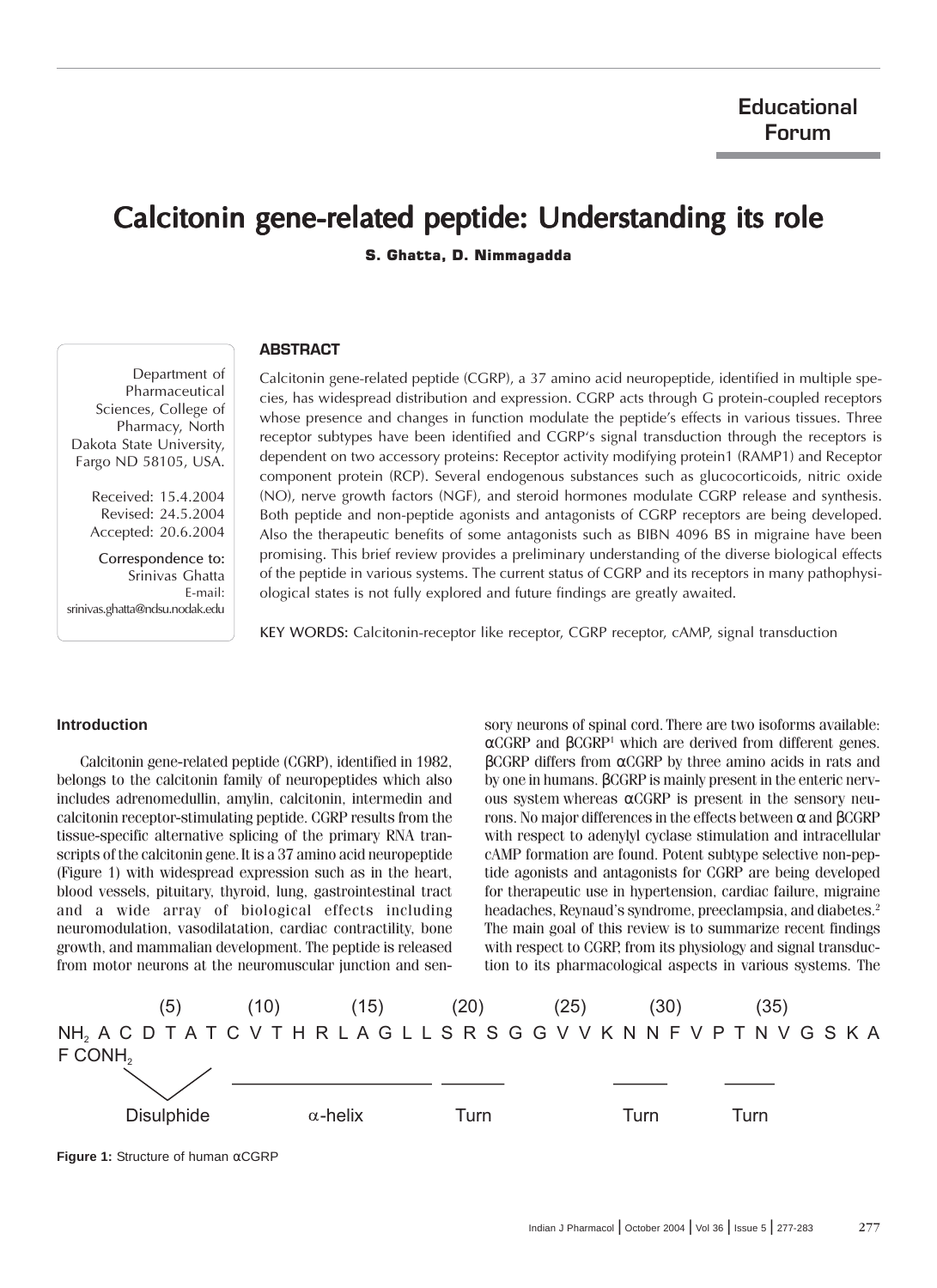

**Figure 2:** CGRP receptor complex. RAMP: receptor-activity-modifying protein, CRLR: calcitonin-receptor-like receptor, RCP: receptor component protein, AC: Adenylyl cyclase and cAMP: Cyclic AMP.

reader is suggested to look into similar reviews for additional information.3-5

## **CGRP receptors**

Therapeutic targeting of CGRP has always been a hindrance due to the presence of multi components of its receptor. Cell surface receptor for CGRP has been cloned recently and it is found to contain two components. A seven transmembrane protein, calcitonin receptor-like receptor (CRLR) belonging to the B family of G protein-coupled receptors (GPCRs) has been identified as the receptor for CGRP (Figure 2). It has a long extracellular N-terminus and a short intracellular C-terminus. However, when transfected into COS-7 cells it was found out that CRLR alone could not act as the functional receptor. An accessory protein, receptor activity modifying protein 1 (RAMP1), acts as a chaperone for CRLR, thus specifying the RAMP1+CRLR complete receptor complex.<sup>6</sup>

RAMPs are a three-member family of integral membrane proteins. They are 14-17 kDa single transmembrane domain polypeptides with a 100 amino acid N-terminal extracellular domain and a short intracellular region. RAMP-1, -2 and -3, have been identified in man, rat and mouse sharing a common topology and  $~1$ 60% similarity.

CGRP receptor component protein (RCP), an intracellular peripheral membrane protein, is reported to couple the receptor complex to the cellular signal transduction pathway.<sup>7</sup> It is also known that heterodimeric RAMP2+CRLR is the defined adrenomedullin receptor complex.<sup>7</sup> Recently, a different CGRP receptor without any CRLR+RAMP1 has been expressed in rat cerebellum and human embryonic kidney (HEK-293) cell lines. This seven transmembrane receptor may be associated with RCP and it is speculated that this receptor may be present in RCP-rich tissues where CRLR is not expressed.<sup>8</sup>

Receptors for CGRP have been characterized in a variety of tissues including pituitary, adrenal gland, heart and blood vessels. The comparative potencies of CGRP and its analogs in various in vitro and in vivo functional assays have led to the suggestion of the existence of multiple classes of CGRP receptors. Three subtypes of CGRP receptors have been reported. Those are  $\mathrm{GRP}_1^{},$   $\mathrm{GRP}_2^{}$  and  $\mathrm{GRP}_3^{}{}^9$  and the first two subtypes share pharmacological similarities. CGRP receptors are classified based on their affinity for the truncated CGRP peptide,  $\mathrm{GRP}_{8\text{-}37}$ . pA $_2$ /pK $_{\mathrm{B}}$  values of various tissues in differ-

**Antagonistic affinities for hαCGRP** $_{\text{s-37}}$  **in terms of pA** $_2$ **/pK** $_{\text{B}}$  **values in various species**

| <b>Animal/Tissue/Cells</b>                       | $pA/pK_{R}$       | Reference |
|--------------------------------------------------|-------------------|-----------|
| Rat                                              |                   |           |
| Tissue                                           |                   |           |
| Thoracic aorta                                   | $< 5.0$ and $7.0$ | 12        |
| Vas deferens                                     | $5.9 - 6.6$       | 13        |
| Pulmonary artery                                 | 6.9               | 14        |
| Intramural coronary artery                       | 6.9               | 15        |
| Mesenteric resistance artery                     | 7.2               | 16        |
| <b>Basilar artery</b>                            | 7.5               | 17        |
| Perfused tissues                                 |                   |           |
| Mesenteric Vasculature                           | 7.4               | 18        |
| Kidney                                           | 8.0               | 19        |
| Heart                                            | 8.5               | 20        |
| Cells                                            |                   |           |
| Adipocytes                                       | 6.9               | 21        |
| Ventricular cardiomyocytes                       | 7.9               | 22        |
| Aortic smooth muscle cells                       | 8.0               | 23        |
| Liver plasma membranes                           | 8.1               | 24        |
| Glomerular mesangial cells                       | 8.2               | 25        |
| L6 myocytes                                      | 8.3               | 26        |
| Pig                                              |                   |           |
| Left anterior descending coronary                | 5.7, 6.3 and 7.2  | 27 and 28 |
| artery (large)                                   |                   |           |
| Left anterior descending coronary                | 7.0               | 27        |
| artery (small)                                   |                   |           |
| Coronary artery (not specified the               | 6.7               | 29        |
| actual part)                                     |                   |           |
| Guinea-pig                                       |                   |           |
| <b>Ileum</b>                                     | 7.2               | 30        |
| Isolated left atrium                             | 6.6               | 31        |
| Human                                            |                   |           |
| Cerebral artery (Intact endothelium)             | 9.7               | 32        |
| Cerebral artery (endothelium denuded)            | 9.1               | 32        |
| Middle meningeal artery (Intact                  | 8.8               | 32        |
| endothelium)                                     |                   |           |
| Middle meningeal artery (endothelium<br>denuded) | 8.5               | 32        |

ent species are mentioned in Table1. Tissues having  $\rm pA\rm_{2}$  values 7.5-8.5 (high-affinity) are considered as  $CGRP_1$  and 5.5-6.5 (low-affinity) as  $\mathrm{GRP}_2$ . But it is difficult to categorize the tissues whose  $pA_2$  values are between 6.5 and 7.5.<sup>10</sup> Apparent  $pK_B$  values of BIBN 4096 BS for hαCGRP and hβCGRP in the left anterior descending coronary artery are, respectively, 8.0 and 6.6<sup>4</sup> . The effects of CGRP on the heart as well as on the blood vessels are mediated through  $\mathrm{GRP}_1^{}$ . The relaxation induced by CGRP on the smooth muscle such as the urinary bladder and vas deferens appears to be largely mediated through the CGRP<sub>2</sub> receptor subtype. Various novel non-peptide CGRP, receptor antagonists such as BIBN 4096 BS (a Lys– Tyr dipeptide derivative), WO 98/11128 (Compound 1) and SB-273779<sup>4</sup> are used as pharmacological tools to gain insights into CGRP receptor heterogeneity in tissues. BIBN 4096 BS is a competitive reversible antagonist with  $pK_{\rm B}$  11. Reduction of the disulfide bond in CGRP, which destroys the N-terminal ring structure of the peptide, yields a linear analog,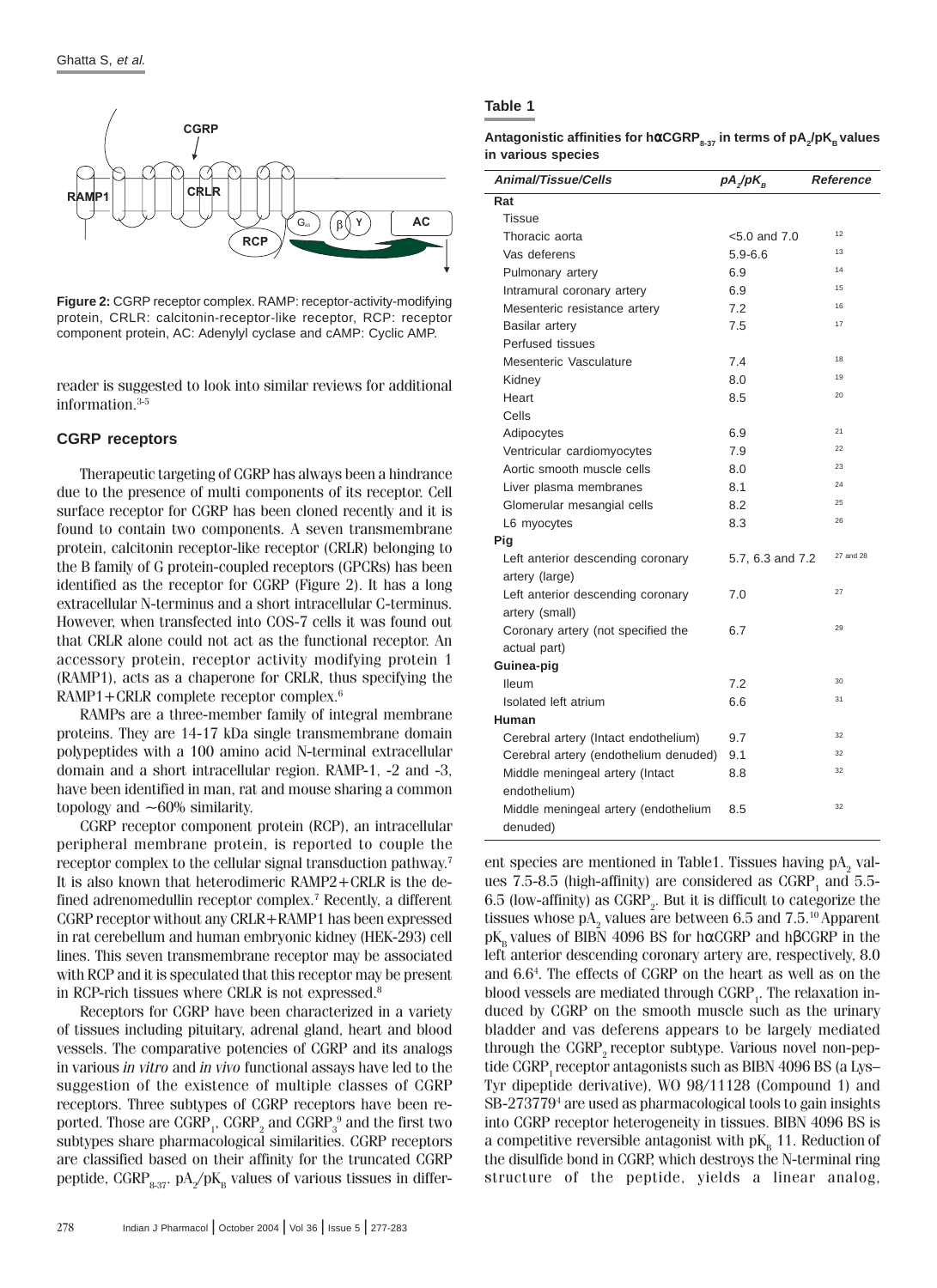diacetoamidomethyl cysteine CGRP ( $[Cys (ACM)_{27}]$  CGRP), a selective agonist for  $\mathrm{GRP}_2$  receptors.  $\mathrm{GRP}_{_{(12\text{--}37)}}$ ,  $\mathrm{GGRP}_{_{(19\text{--}37)}},$ CGRP  $_{\rm (28-37)}$ , [Tyr $^{\rm o}$ ] CGRP  $_{\rm (27-37)}$  are the other novel antagonists of the  $CGRP<sub>1</sub>$  receptor.<sup>11</sup>

## **Signal transduction**

GPCRs interact with G proteins to initiate signal transduction. Activation of sensory cells by calcium influx releases CGRP and coupling of receptor complex to  $G_{\alpha S}$  results in increased cellular cAMP levels. Although not a receptor itself, RCP is reported to channel CRLR to the cell surface and couple the receptor to the cell-signaling pathway.<sup>7</sup> The function of RCP is not universal to all GPCR signaling but is limited to CGRP receptors only. Protein Kinase A (PKA) is activated by cAMP formed by adenylyl cyclase. PKA in turn causes activation of many transcription factors like c-JUN  $NH_2$ -terminal protein kinase (JNK) and phosphorylation of other proteins such as cAMP responsive element binding protein (CREB).33 PKA-mediated activation is limited not only to JNK but also to other kinases like extracellular signal-regulated kinase-1 (ERK-1) and p38 Mitogen-activated protein kinase (p38 MAPK).<sup>34</sup>

## **CGRP and its biological significance**

CGRP receptors are present in a wide variety of tissues and are implicated in several pathophysiological conditions. The activation of these receptors mainly produces potent vasodilatation and smooth muscle relaxation. CGRP receptors not only increase cAMP levels but also downregulate the expression of acetylcholinesterase at transcription level.35 In vascular smooth muscle cells, elevated cAMP levels are observed during the opening of potassium channels resulting in decreased vascular tone.<sup>36</sup> Recent studies have shown that CGRP increases mRNA levels of  $\alpha$  subunit of acetylcholine receptor (AChR), which is mediated through PKA. Local administration of CGRP activates AChR in the brain, which modulates sympathetic nervous system actions.37 The main biological effects of CGRP on various systems are summarized in the following sections.

## Nervous system

CGRP is widely distributed in the brain suggesting its involvement in sensory and motor systems. With the exception of the dorsal motor nucleus of the vagus nerve, CGRP is reported to be present in all cranial nuclei. CGRP binding sites are also observed in the olfactory system. The presence of a cholinergic/CGRP vestibular system suggests the role of CGRP in the processing of auditive information.<sup>1</sup> Immunohistochemical studies showed the presence of RCP of CGRP receptors in the human trigemino-vascular system where CGRP receptors are co-localized with 5-HT<sub>1B/1D</sub> receptors.<sup>38</sup> Elevated CGRP levels in jugular venous blood correlate with the timing and severity of migraine and cluster headaches.<sup>39</sup> This might be due to the increased gene expression of CGRP by activated MAPK pathways. $40$  Sumatriptan, a 5-HT<sub>1B/1D</sub> receptor agonist, is used to treat increased CGRP levels in migraine.<sup>32</sup> It owes its therapeutic activity solely to a presynaptic action inhibiting CGRP release and therefore neurogenic inflammation. Recent clinical trials in migraine patients have demonstrated higher rate of response to BIBN 4096 BS, a CGRP receptor antagonist. These trials identified BIBN 4096 BS as an effective agent in the acute treatment for migraine.<sup>41</sup>

#### Pulmonary system

In situ hybridization and immunohistochemistry revealed the existence of CGRP in the pulmonary system.42 Released CGRP has the ability to degranulate mast cells and release various chemical mediators triggering inflammatory cycle.<sup>43</sup> Nerve fibers projecting into the airways and pulmonary neuroendocrine cells release CGRP into lungs. In the airways, the peptide acts on bronchial smooth muscle and submucosal glands to promote airflow obstruction and hyperemia,<sup>44</sup> hence it's implication in bronchoconstriction. CGRP has a potent vasodilatory effect in human pulmonary arteries and veins as evidenced by the presence of its receptors in pulmonary artery endothelium.45 It has already been reported that these receptors play an important role in pulmonary hypertension.<sup>46</sup> αCGRP causes a concentration-dependent relaxation of the pulmonary artery45 and also effectively dilates precontracted pulmonary arteries.<sup>47</sup> Certain N-terminal CGRP components are useful in the treatment of hypoxic pulmonary hypertension (HPH). Artery pressures elevated in HPH are lowered by the CGRP interventions and this action has been shown to be mediated through CGRP putative receptor and RAMP1. It is further reported that in isolated rat lungs CGRP's mitigating effect on hypoxic pulmonary vasoconstriction could involve the suppression of pressor response to angiotensin II.<sup>47</sup> Studies on the extent of CGRP accumulation in allergic conditions such as asthma are under way and its potential role in regulating pulmonary vasculature is being investigated.

#### Gastrointestinal system

CGRP receptors are present in the D-cells of the gastric mucosa demonstrating control of secretion and production of somatostatin.48 The secreted somatostatin inhibits gastric acid secretion both directly and indirectly. The gastrointestinal actions of CGRP are mainly mediated by  $\mathrm{CGRP}_1$  receptors. The inhibitory influences of CGRP on the gastrointestinal tract result in decreased motility and contraction.<sup>49</sup> In rats, CGRP regulates food intake through receptors present in CNS.<sup>50</sup> Following central administration of βCGRP in humans, inhibition of gastric motor functions and suppression of acid secretion were noted. The peptidergic innervations are altered in various gastrointestinal disease conditions. In short the centrally induced gastro-protective effect of CGRP helps in the maintenance of gastric mucosal homeostasis. CGRP receptors are also present in the D-cells of the pancreas<sup>52</sup> and the exogenous CGRP gene therapy has been shown to mitigate autoimmune diabetes by suppressing reactive oxygen species.<sup>53</sup> It is reported that in conscious rats, central administration of CGRP inhibited basal pancreatic secretion, acting through an α-adrenergic mechanism.54 Also, CGRP acts on the gut mucosal immune system as an immunomodulator. This was supported by the presence of CGRP receptors on T and B lymphocytes.51 CGRP antagonists could be used as spasmolytics, antidiarrheal and antinociceptive drugs in gastrointestinal diseases. The increase in gastric blood flow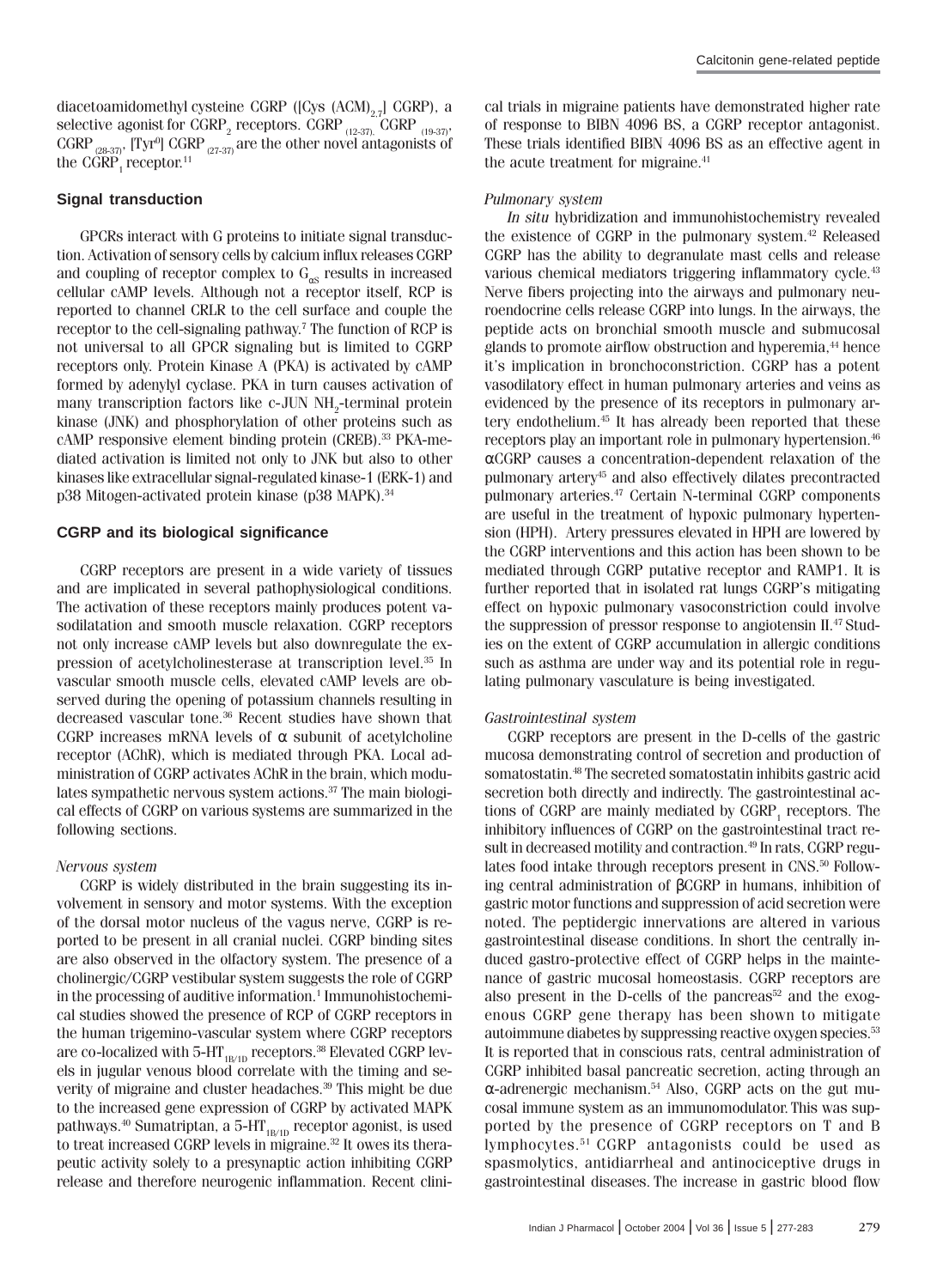by CGRP resulting in gastric protection may provide new drug targets in the treatment of gastric ulcers.

### Reproductive system

CGRP influences many stages of mammalian development by affecting the function of female and male reproductive organs. It regulates blood flow to the female reproductive organs, has a role in the innervations of the uterus and aids in fetal growth and survival. CGRP receptors are reported in human myometrium, uterus, and placenta.55 It is involved in uterine relaxation during pregnancy.56 It is suggested that the peptide is involved in maintaining the human myometrium in quiescence during pregnancy by antagonizing the actions of uterine stimulants like oxytocin, and a decrease in the CGRP receptors towards the end of pregnancy aids in the initiation of labor. Downregulation of the receptors at the end of term and in postpartum is evident in rats also.<sup>57</sup> Increased receptor number in pregnancy signifies its importance in the maintenance of normal systemic hemodynamics in that condition.<sup>58</sup> It is postulated that hormonal cycle has an influence in CGRP release and its adaptor functions in pregnancy.58 Progesterone stimulates and estrogen inhibits the CGRP receptor expression in the placenta.57 These hormones also modulate the effects of CGRP on blood pressure in pregnancy.58 Postmenopausal women have less plasma CGRP levels than normal due to vasomotor changes and hormone replacement therapy (HRT) causes CGRP levels to return back to basal values.59 It has been reported that CGRP plays an important role in sperm function in mice.<sup>60</sup> CGRP's status in the human male reproductive system is still being studied though it is reported to be present in the semen, prostate, and seminal vesicles.<sup>60</sup> New ligands of the  $C\mathrm{GRP}_1$  receptor have the<br>rapeutic relevance in conditions such as hot flushes and premature labor.

## Cardiovascular system

CGRP has various actions on the human cardiovascular system such as control of peripheral vascular tone, potent vasorelaxation, increase in rate and force of contraction of heart. Sensory nerve terminals of capsaicin-sensitive C- and A- delta fibers release CGRP by chemical, thermal and mechanical stimuli. Various factors such as glucocorticoids, nerve growth factor, and vascular wall tension and sympathetic nervous system at the local level modulate CGRP release. CGRP is present in a network of nerve fibers that surrounds the arteries as well as on the smooth muscle membrane.<sup>61</sup> Because of the dense perivascular network of the CGRP nerves, CGRP dilates various vascular beds such as mesenteric, renal and hindquarter skeletal muscles, acting through an endothelium-dependent and independent mechanism.62-63 Autoradiography studies reveal that CGRP receptors are present in specific sites in the intima and media of the aorta, coronary arteries and heart valves.<sup>64</sup> It is reported that endogenous  $\alpha$ CGRP has no role in regulating basal vascular tone under normal, resting conditions but exogenous administration causes a marked relaxation of different regional vascular beds.<sup>65</sup> The aortic endothelium of the rat seems to express the  $\mathrm{GRP}_1^{}$  subtype, which is sensitive to αCGRP, βCGRP and  $G$ GRP $_{\rm 8.37.}^{\rm 28}$  CGRP $_{\rm 1}$  is predominant in small intramural coronary arteries of the rat.<sup>15</sup>

Systemic administration of CGRP decreases blood pressure in humans and animals along with increased cardiac performance and blood supply to vital organs.<sup>66</sup>

Besides vasodilatory activity at the vascular level, CGRP produces positive inotropic and chronotropic actions of the heart in various mammals. CGRP receptor gene is highly expressed in the rat heart.67 Some β-adrenoceptor blockers have the ability to release CGRP from cardiac sensory neurons, which activates cardiac CGRP receptors. $^{68}$  CGRP<sub>1</sub> receptors mediate increase in cell surface area through enhanced skeletal  $\alpha$ -actin expression in hypertrophy of cardiac myocytes.<sup>69</sup> The highest density of receptors is found in the bundle of His of the guinea-pig.70 the atrial myocardium has dense CGRP fibers, which upon stimulation releases CGRP. This in turn increases L-type calcium channel current through adenylyl cyclase-cAMP pathway resulting in increased atrial contraction. The peptide has also been shown to produce a positive contractile response in the ventricular myocytes.<sup>22</sup> CGRP produces tachycardia by reflex activation of the sympathetic nervous system. $^{62}$  Both CGRP<sub>1</sub> and CGRP<sub>2</sub> receptors are implicated in the inotropic effect of atria and ventricles $71-72$  in all mammals except in dogs where the hemodynamic changes are not mediated by  $\mathrm{GGRP}_{1}$  receptors.<sup>73</sup> In metabolic acidosis, CGRP receptors facilitate the deleterious effects of acidic pH by decreasing contractility and relaxation of isolated rat atria.74 It has a protective action on myocytes and endothelial cells.<sup>75</sup>

CGRP plays a role in the modulation of platelet function. CGRP inhibits platelet aggregation by increasing the platelet cAMP concentration. This antiplatelet activity is mediated by the activation of nitric oxide synthase.76 Elevated levels of circulating CGRP levels have been noted in experimental and clinical models of sepsis while that of increased mRNA for CGRP were observed in all tissues in a hamster peritonitis model.<sup>77</sup> In humans the upregulation of CGRP occurs as the sepsis progresses. It is suggested that the small intestine is a major source of these elevated CGRP levels.<sup>78</sup>

Nitroglycerin activates sensory nerve fibers to release CGRP and the cardiovascular effects of nitroglycerin (vasorelaxation and cardioprotection) are partly mediated by endogenous CGRP.79 The reductive species of NO, nitroxyl anion, increases CGRP but not cGMP.80 In rats, CGRP levels are decreased during nitrate tolerance but are restored after NTG withdrawal. Endogenous CGRP plays an important role in the development of nitrate tolerance in rat thoracic aorta.<sup>81</sup> Nitrate tolerance is reversed by using N-Acetyl cysteine and captopril, which is thought to be due to an increase in CGRP release.82 CGRP released by nitroglycerin plays a role in cardiac preconditioning which also activates  $K_{\text{app}}$  channels. Exogenous CGRP prevents myocardial and endothelial injury caused by ischemia.83 Vascular CGRP is cleaved at Gly-Leu peptide bond by vascular matrix metalloproteinase, which abolishes its vasodilatory effect.<sup>84</sup> Acute myocardial infarction is a condition where there is a demand for increased cardiac output and vasodilatation. This suggests the potential benefits of CGRP agonists in ischemia and congestive heart failure.

#### Other actions

CGRP receptors are present in synovial joints and mediate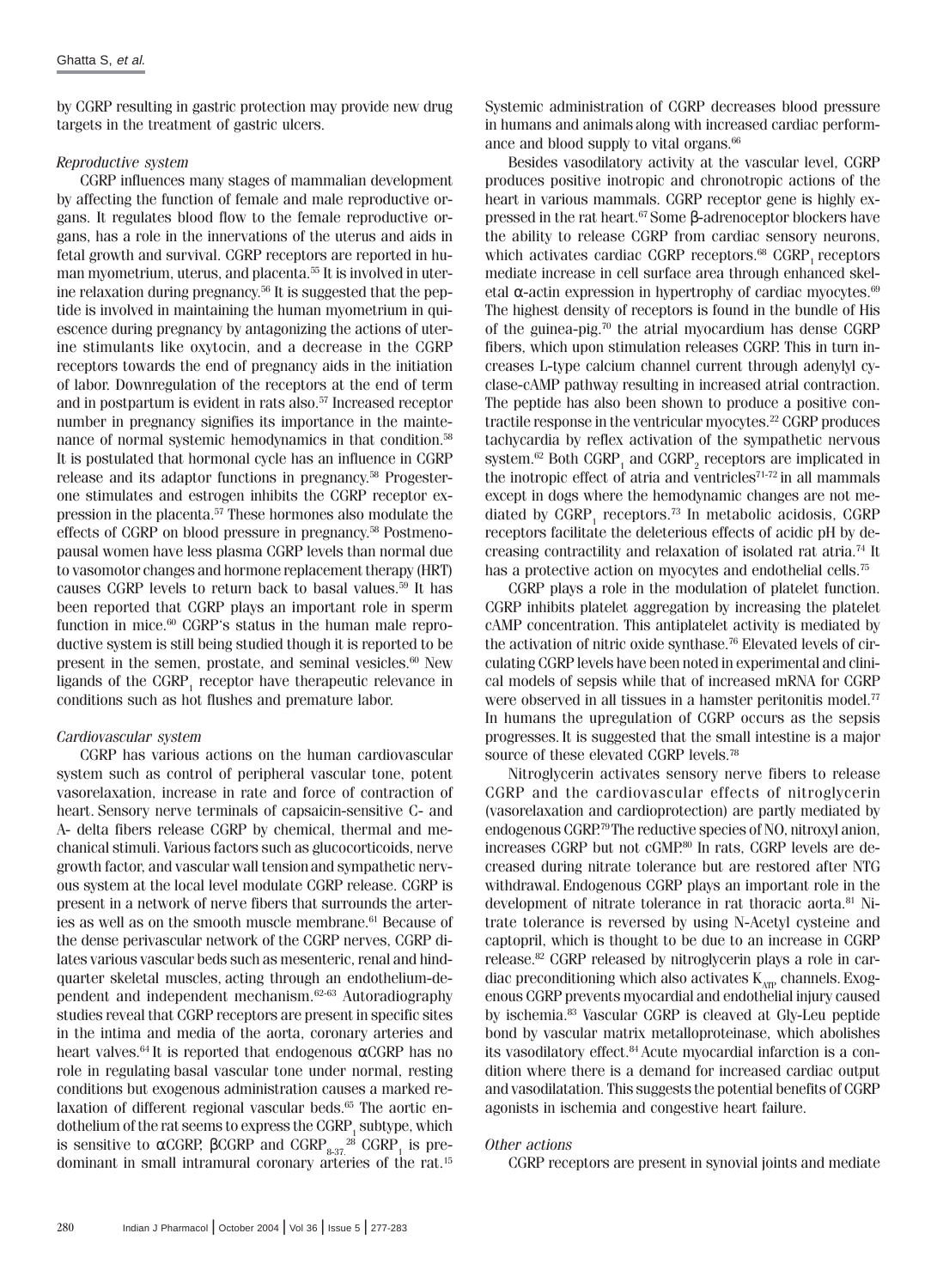various neural regulations in inflammatory responses.<sup>85</sup> In kidneys, infusion of CGRP at low doses causes vasodilatation and an increase in glomerular filtration rate, whereas high doses cause diuresis.86 CGRP elevates body temperature in male rats and probably is involved in hot flashes in men.<sup>87</sup> Increase in body weight has been shown to be associated with decreases in  $B_{\text{max}}$  and affinity of CGRP for the receptor.<sup>88</sup> CGRP is involved in skin and immune cell functions such as cell proliferation and cytokinin production.<sup>89</sup>

## **Conclusions**

CGRP receptor antagonists may prove beneficial in many prevalent diseases such as migraine, arthritis, temporomandibular-joint disorders, in which CGRP levels are elevated. Future research with respect to complete cloning of CGRP and its peptide receptors is greatly awaited in order to fully elucidate its role in various systems and pathophysiological conditions. It is necessary to develop highly potent and selective analogues that will permit further characterization and the functional role(s) of each of the CGRP receptor subtypes.

## **Acknowledgements**

We sincerely acknowledge and thank Drs. Stephen T O'Rourke and Jonathan J Sheng for expert suggestions in the preparation of this manuscript.

#### **References**

- 1. Amara SG, Arriza JL, Leff SE, Swanson LW, Evans RM, Rosenfeld MG. Expression in brain of a messenger RNA encoding a novel neuropeptide homologous to calcitonin gene-related peptide. Sci 1985;229:1094-7.
- 2. Durham PL. CGRP-receptor antagonists-a fresh approach to migraine therapy? N Engl J Ed 2004;350:1073-5.
- 3. Edvinsson L. Calcitonin gene-related peptide (CGRP) in cerebrovascular disease. Sci World J 2002;2:1484-90.
- 4. Wu D, Doods H, Arndt K, Schindler M. Development and potential of non-peptide antagonists for calcitonin-gene-related peptide (CGRP) receptors: Evidence for CGRP receptor heterogeneity. Biochem Soc Trans 2002;30:468-73.
- 5. Conner AC, Hay DL, Howitt SG, Kilk K, Langel U, Wheatley M, *et al*. Interaction of calcitonin-gene-related peptide with its receptors. Biochem Soc Trans 2002;30:451-5.
- 6. Harzenetter MD, Keller U, Beer S, Riedl C, Peschel C, Holzmann B. Regulation and function of the CGRP receptor complex in human granulopoiesis. Exp Hematol 2002;30:306-12.
- 7. Evans BN, Rosenblatt MI, Mnayer LO, Oliver KR, Dickerson IM. CGRP-RCP, a novel protein required for signal transduction at calcitonin gene-related peptide and adrenomedullin receptors. J Biol Chem 2000;275:31438-43.
- 8. Chauhan M, Thota CS, Kondapaka S, Wimalawansa S, Yallampalli C. Evidence for the existence of a new receptor for CGRP, which is not CRLR. Peptides 2003;24:65-71.
- Dennis T, Fournier A, St Pierre S, Quirion R. Structure-activity profile of calcitonin gene-related peptide in peripheral and brain tissues. Evidence for receptor multiplicity. J Pharmacol Exp Ther 1989;251:718-25.
- 10. Poyner D, Marshall I. CGRP receptors: Beyond the CGRP (1)-CGRP (2) subdivision? Trends Pharmacol Sci 2001;22:223.
- 11. Dumont Y, Chabot JG, Quirion R. Receptor autoradiography as mean to explore the possible functional relevance of neuropeptides: Focus on new agonists and antagonists to study natriuretic peptides, neuropeptide Y and calcitonin gene-related peptides. Peptides 2004;25:365-91.
- 12. Wisskirchen FM, Gray DW, Marshall I. Receptors mediating CGRP-induced relaxation in the rat isolated thoracic aorta and porcine isolated coronary artery differentiated by h(alpha) CGRP(8-37). Br J Pharmacol 1999;128:283-92.
- 13. Dennis T, Fournier A, Cadieux A, Pomerleau F, Jolicoeur FB, St Pierre S, *et al*. hCGRP8-37, a calcitonin gene-related peptide antagonist revealing calcitonin gene-related peptide receptor heterogeneity in brain and periphery. J Pharmacol Exp Ther 1990;254:123-8.
- 14. Wisskirchen FM, Burt RP, Marshall I. Pharmacological characterization of CGRP receptors mediating relaxation of the rat pulmonary artery and inhibition of twitch responses of the rat vas deferens. Br J Pharmacol 1998;123:1673-83.
- 15. Sheykhzade M, Nyborg NC. Characterization of calcitonin gene-related peptide (CGRP) receptors in intramural coronary arteries from male and female Sprague Dawley rats. Br J Pharmacol 1998;123:1464-70.
- 16. Lei S, Mulvany MJ, Nyborg NC. Characterization of the CGRP receptor and mechanisms of action in rat mesenteric small arteries. Pharmacol Toxicol 1994;74:130-5.
- 17. Nishimura Y, Suzuki A. Relaxant effects of vasodilator peptides on isolated basilar arteries from stroke-prone spontaneously hypertensive rats. Clin Exp Pharmacol Physiol 1997;24:157-61.
- 18. Nuki C, Kawasaki H, Takasaki K, Wada A. Structure-activity study of chicken calcitonin gene-related peptide (CGRP) on vasorelaxation in rat mesenteric resistance vessels. Jpn J Pharmacol 1994;65:99-105.
- 19. Chin SY, Hall JM, Brain SD, Morton IK. Vasodilator responses to calcitonin gene-related peptide (CGRP) and amylin in the rat isolated perfused kidney are mediated *via* CGRP1 receptors. J Pharmacol Exp Ther 1994;269:989-92.
- 20. Entzeroth M, Doods HN, Wieland HA, Wienen W. Adrenomedullin mediates vasodilation *via* CGRP1 receptors. Life Sci 1995;56:19-25.
- 21. Casini A, Galli G, Salzano R, Santicioli P, Maggi CA, Rotella CM, *et al*. Calcitonin gene-related peptide increases the production of glycosaminoglycans but not of collagen type I and III in cultures of rat fat-storing cells. Life Sci 1991;49:163-8.
- 22. Bell D, McDermott BJ. Calcitonin gene-related peptide stimulates a positive contractile response in rat ventricular cardiomyocytes. J Cardiovasc Pharmacol 1994;23:1011-21.
- 23. Eguchi S, Hirata Y, Kano H, Sato K, Watanabe Y, Watanabe TX, *et al*. Specific receptors for adrenomedullin in cultured rat vascular smooth muscle cells. FEBS Lett 1994;340:226-30.
- 24. Chiba T, Yamaguchi A, Yamatani T, Nakamura A, Morishita T, Inui T, *et al*. Calcitonin gene-related peptide receptor antagonist human CGRP-(8-37). Am J Physiol 1989;256:331-5.
- 25. Aiyar N, Griffin E, Albrightson-Winslow C, Feuerstein G, Nambi P. Homologous desensitization of calcitonin gene-related peptide response in rat glomerular mesangial cells in culture. Mol Cell Biochem 1992;113:17-23.
- 26. Poyner DR, Andrew DP, Brown D, Bose C, Hanley MR. Pharmacological characterization of a receptor for calcitonin gene-related peptide on rat, L6 myocytes. Br J Pharmacol 1992;105:441-7.
- 27. Foulkes R, Shaw N, Bose C, Hughes B. Differential vasodilator profile of calcitonin gene-related peptide in porcine large and small diameter coronary artery rings. Eur J Pharmacol 1991;201:143-9.
- Yoshimoto R, Mitsui-Saito M, Ozaki H, Karaki H. Effects of adrenomedullin and calcitonin gene-related peptide on contractions of the rat aorta and porcine coronary artery. Br J Pharmacol 1998;123:1645-54.
- 29. Saha S, Waugh DJ, Zhao P, Abel PW, Smith DD. Role of conformational constraints of position 7 of the disulphide bridge of h-alpha-CGRP derivatives in their agonist versus antagonist properties. J Pept Res 1998;52:112-20.
- 30. Tomlinson AE, Poyner DR. Multiple receptors for calcitonin gene-related peptide and amylin on guinea-pig ileum and vas deferens. Br J Pharmacol 1996;117:1362-8.
- 31. Giuliani S, Wimalawansa SJ, Maggi CA. Involvement of multiple receptors in the biological effects of calcitonin gene-related peptide and amylin in rat and guinea-pig preparations. Br J Pharmacol 1992;107:510-4.
- 32. Goadsby PJ, Edvinsson L. The trigeminovascular system and migraine: Studies characterizing cerebrovascular and neuropeptide changes seen in humans and cats. Ann Neurol 1993;33:48-56.
- 33. Prado MA, Evans-Bain B, Oliver KR, Dickerson IM. The role of the CGRPreceptor component protein (RCP) in adrenomedullin receptor signal transduction. Peptides 2001;22:1773-81.
- 34. Schaeffer C, Vandroux D, Thomassin L, Athias P, Rochette L, Connat JL. Calcitonin gene-related peptide partly protects cultured smooth muscle cells from apoptosis induced by an oxidative stress *via* activation of ERK1/2 MAPK. Biochim Biophys Acta 2003;1643:65-73.
- 35. Rossi SG, Dickerson IM, Rotundo RL. Localization of the calcitonin gene-re-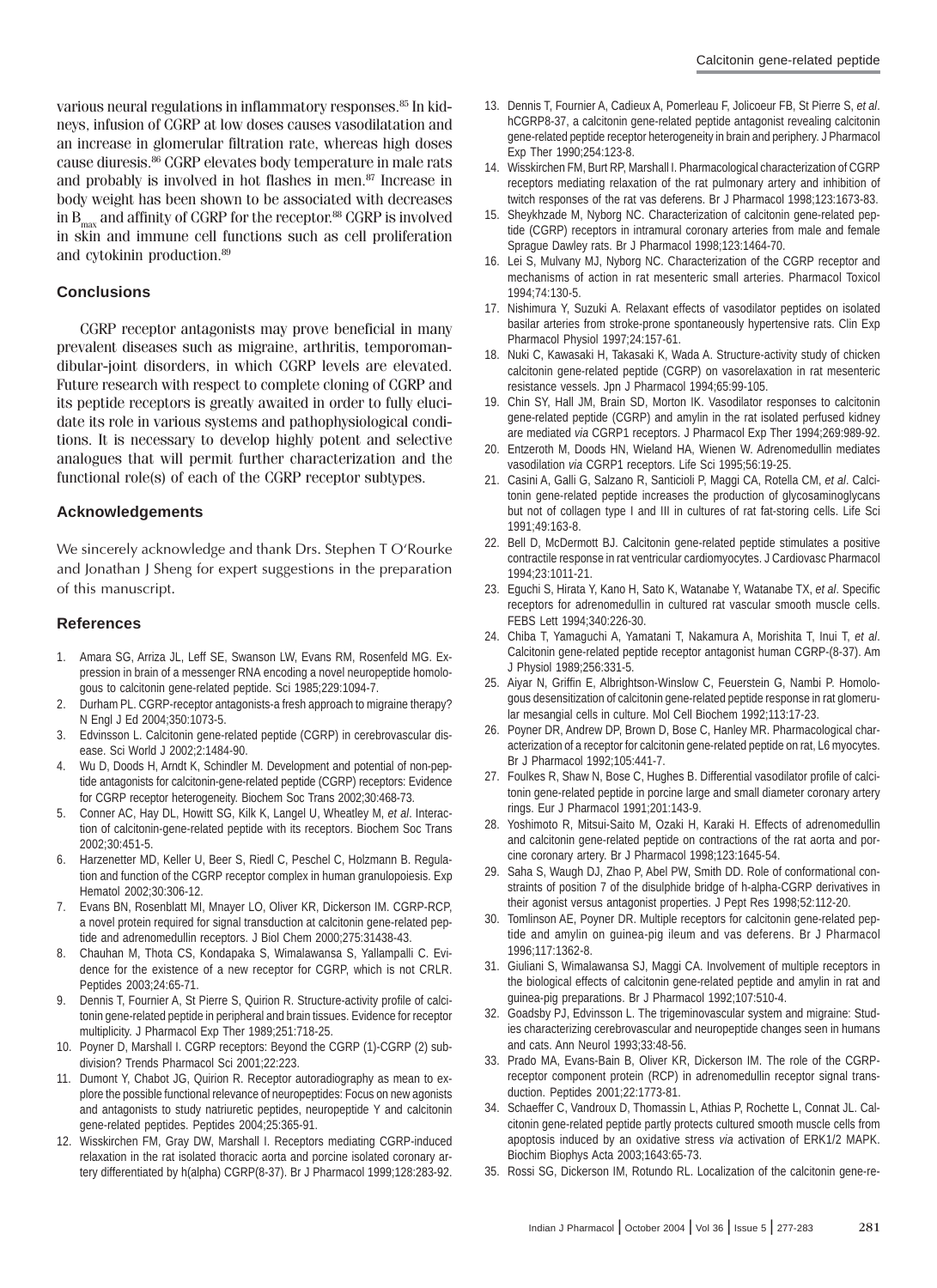lated peptide receptor complex at the vertebrate neuromuscular junction and its role in regulating acetylcholinesterase expression. J Biol Chem 2003;278:24994-5000.

- 36. Miyoshi H, Nakaya Y. Calcitonin gene-related peptide activates the K+ channels of vascular smooth muscle cells *via* adenylate cyclase. Basic Res Cardiol 1995;90:332-6.
- 37. Kuo T, Ouchi Y, Kim S, Toba K, Orimo H. The role of activation of the sympathetic nervous system in the central pressor action of calcitonin gene-related peptide in conscious rats. Naunyn Schmiedebergs Arch Pharmacol 1994;349:394-400.
- 38. Oliver KR, Wainwright A, Edvinsson L, Pickard JD, Hill RG. Immunohistochemical localization of calcitonin receptor-like receptor and receptor activity-modifying proteins in the human cerebral vasculature. J Cereb Blood Flow Metab 2002;22:620-9.
- 39. Edvinsson L, Goadsby PJ. Neuropeptides in migraine and cluster headache. Cephalalgia 1994;14:320-7.
- 40. Durham PL, Russo AF. Stimulation of the calcitonin gene-related peptide enhancer by mitogen-activated protein kinases and repression by an antimigraine drug in trigeminal ganglia neurons. J Neurosci 2003;23:807-15.
- 41. Olesen J, Diener HC, Husstedt IW, Goadsby PJ, Hall D, Meier U, *et al*. Calcitonin gene-related peptide receptor antagonist BIBN 4096 BS for the acute treatment of migraine. N Engl J Med 2004;350:1104-10.
- 42. Keith IM, Pelto-Huikko M, Schalling M, Hokfelt T. Calcitonin gene-related peptide and its mRNA in pulmonary neuroendocrine cells and ganglia. Histochemistry 1991;96:311-5.
- 43. Berger A. PAR2 antagonists-the next generation of antiinflammatories? Br Med J 2000;320:334.
- 44. Solway J, Leff AR. Sensory neuropeptides and airway function. J Appl Physiol 1991;71:2077-87.
- 45. Springer J, Amadesi S, Trevisani M, Harrison S, Dinh QT, McGregor GP, *et al*. Effects of alpha calcitonin gene-related peptide in human bronchial smooth muscle and pulmonary artery. Regul Pept 2004;118:127-34.
- 46. Keith IM, Tjen-A-Looi S, Kraiczi H, Ekman R. Three-week neonatal hypoxia reduces blood CGRP and causes persistent pulmonary hypertension in rats. Am J Physiol Heart Circ Physiol 2000;279:1571-8.
- 47. Keith IM. The role of endogenous lung neuropeptides in regulation of the pulmonary circulation. Physiol Res 2000;49:519-37.
- 48. Kawashima K, Ishihara S, Karim Rumi MA, Moriyama N, Kazumori H, Suetsugu H, *et al*. Localization of calcitonin gene-related peptide receptors in rat gastric mucosa. Peptides 2002;23:955-66.
- 49. L'Heureux MC, St-Pierre S, Trudel L, Plourde V, Lepage R, Poitras P. Digestive motor effects and vascular actions of CGRP in dog are expressed by different receptor subtypes. Peptides 2000;21:425-30.
- 50. Lutz TA, Rossi R, Althaus J, Del Prete E, Scharrer E. Evidence for a physiological role of central calcitonin gene-related peptide (CGRP) receptors in the control of food intake in rats. Neurosci Lett 1997;230:159-62.
- 51. McGillis JP, Humphreys S, Reid S. Characterization of functional calcitonin generelated peptide receptors on rat lymphocytes. J Immunol 1991;147:3482-9.
- 52. Martinez A, Kapas S, Miller MJ, Ward Y, Cuttitta F. Coexpression of receptors for adrenomedullin, calcitonin gene-related peptide, and amylin in pancreatic beta-cells. Endocrinology 2000;141:406-11.
- 53. She F, Sun W, Mao JM, Wang X. Calcitonin gene-related peptide gene therapy suppresses reactive oxygen species in the pancreas and prevents mice from autoimmune diabetes. Sheng Li Xue Bao 2003;55:625-32.
- 54. Kanai S, Masuda M, Suzuki S, Ohta M, Yoshida Y, Funakoshi A, *et al*. Inhibitory effect of central calcitonin-gene related peptide (CGRP) on pancreatic secretion in conscious rats. Jpn J Physiol 2000;50:243-8.
- 55. Dong YL, Fang L, Kondapaka S, Gangula PR, Wimalawansa SJ, Yallampalli C. Involvement of calcitonin gene-related peptide in the modulation of human myometrial contractility during pregnancy. J Clin Invest 1999;104: 559-65.
- 56. Thota C, Gangula PR, Dong YL, Yallampalli C. Changes in the expression of calcitonin receptor-like receptor, receptor activity-modifying protein (RAMP) 1, RAMP2, and RAMP3 in rat uterus during pregnancy, labor, and by steroid hormone treatments. Biol Reprod 2003;69:1432-7.
- 57. Dong YL, Vegiraju S, Gangula PR, Kondapaka SB, Wimalawansa SJ, Yallampalli C. Expression and regulation of calcitonin gene-related Peptide receptor in rat placentas. Biol Reprod 2002;67:1321-6.
- 58. Gangula PR, Zhao H, Wimalawansa SJ, Supowit SC, DiPette DJ, Yallampalli

C. Pregnancy and steroid hormones enhance the systemic and regional hemodynamic effects of calcitonin gene-related peptide in rats. Biol Reprod 2001;64:1776-83.

- 59. Valentini A, Petraglia F, De Vita D, Nappi C, Margutti A, degli Uberti EC, *et al.* Changes of plasma calcitonin gene-related peptide levels in postmenopausal women. Am J Obstet Gynecol 1996;175:638-42.
- 60. Balkan W, Oates EL, Howard GA, Roos BA. Testes exhibit elevated expression of calcitonin gene-related peptide receptor component protein. Endocrinology 1999;40:1459-69.
- 61. Franco-Cereceda A, Gennari C, Nami R, Agnusdei D, Pernow J, Lundberg JM, *et al*. Cardiovascular effects of calcitonin gene-related peptides I and II in man. Circ Res 1987;60:393-7.
- 62. Siren AL, Feuerstein G. Cardiovascular effects of rat calcitonin gene-related peptide in the conscious rat. J Pharmacol Exp Ther 1988;247:69-78.
- 63. Takenaga M, Kawasaki H, Wada A, Eto T. Calcitonin gene-related peptide mediates acetylcholine-induced endothelium-independent vasodilation in mesenteric resistance blood vessels of the rat. Circ Res 1995;76:935-41.
- 64. Sigrist S, Franco-Cereceda A, Muff R, Henke H, Lundberg JM, Fischer JA. Specific receptor and cardiovascular effects of calcitonin gene-related peptide. Endocrinology 1986;119:381-9.
- 65. Shen YT, Pittman TJ, Buie PS, Bolduc DL, Kane SA, Koblan KS, *et al*. Functional role of  $α$ -calcitonin gene-related peptide in the regulation of the cardiovascular system. J Pharmacol Exp Ther 2001;298:551-8.
- 66. Aiyar N, Daines RA, Disa J, Chambers PA, Sauermelch CF, Quiniou M, *et al*. Pharmacology of SB-273779, a nonpeptide calcitonin gene-related peptide 1 receptor antagonist. J Pharmacol Exp Ther 2001;296:768-75.
- 67. Autelitano DJ. Cardiac expression of genes encoding putative adrenomedullin/ calcitonin gene-related peptide receptors. Biochem Biophys Res Commun 1998;250:689-93.
- 68. Chen IJ, Yeh JL, Lo YC, Sheu SH, Lin YT. Capsinolol: The first β-adrenoceptor blocker with an associated calcitonin gene-related peptide releasing activity in the heart. Br J Pharmacol 1996;119:7-14.
- 69. Bell D, Tamamori M, Marumo F, Hiroe M, McDermott BJ, Ito H. Calcitonin gene-related peptide (CGRP) increases cell surface area and induces expression of skeletal α-actin ANP mRNA in hypertrophying neonatal cardiomyocytes. Regul Pept 1997;71:1-7.
- 70. Chang Y, Stover SR, Hoover DB. Regional localization and abundance of calcitonin gene-related peptide receptors in guinea pig heart. J Mol Cell Cardiol 2001;33:745-54.
- 71. Saetrum Opgaard O, de Vries R, Tom B, Edvinsson L, Saxena PR. Positive inotropy of calcitonin gene-related peptide and amylin on porcine isolated myocardium. Eur J Pharmacol 1999;385:147-54.
- 72. Bell D, McDermott BJ. Calcitonin gene-related peptide stimulates a positive contractile response in rat ventricular cardiomyocytes. J Cardiovasc Pharmacol 1994;23:1011-21.
- 73. L'Heureux MC, St-Pierre S, Trudel L, Plourde V, Lepage R, Poitras P. Digestive motor effects and vascular actions of CGRP in dog are expressed by different receptor subtypes. Peptides 2000;21:425-30.
- 74. Alvis AG, Milesi V, Rebolledo A, Raingo J, Grassi de Gende AO. Influence of calcitonin gene-related peptide release on pH-induced mechanical depression in rat atria. Jpn Heart J 2001;42:507-17.
- 75. Li YJ, Du YH. CGRP-mediated cardiovascular effect of nitroglycerin. Med Hypotheses 2003;60:693-8.
- Booth BP, Fung HL. Contribution of vascular tissue to the antiplatelet activity of sodium nitroprusside. J Cardiovasc Pharmacol 1998;32:129-33.
- 77. Domenech VS, Nylen ES, White JC, Snider RH, Becker KL, Landmann R, *et al*. Calcitonin gene-related peptide expression in sepsis: Postulation of microbial infection-specific response elements within the calcitonin I gene promoter. J Investig Med 2001;49:514-21.
- 78. Zhou M, Arthur AJ, Ba ZF, Chaudry IH, Wang P. The small intestine plays an important role in upregulating CGRP during sepsis. Am J Physiol Regul Integr Comp Physiol 2001;280:382-8.
- 79. Booth BP, Tabrizi-Fard MA, Fung H. Calcitonin gene-related peptide-dependent vascular relaxation of rat aorta. An additional mechanism for nitroglycerin. Biochem Pharmacol 2000;59:1603-9.
- 80. Paolocci N, Katori T, Champion HC, St John ME, Miranda KM, Fukuto JM, *et al*. Positive inotropic and lusitropic effects of HNO/NO- in failing hearts: Independence from β-adrenergic signaling. Proc Natl Acad Sci USA 2003;100: 5537-42.